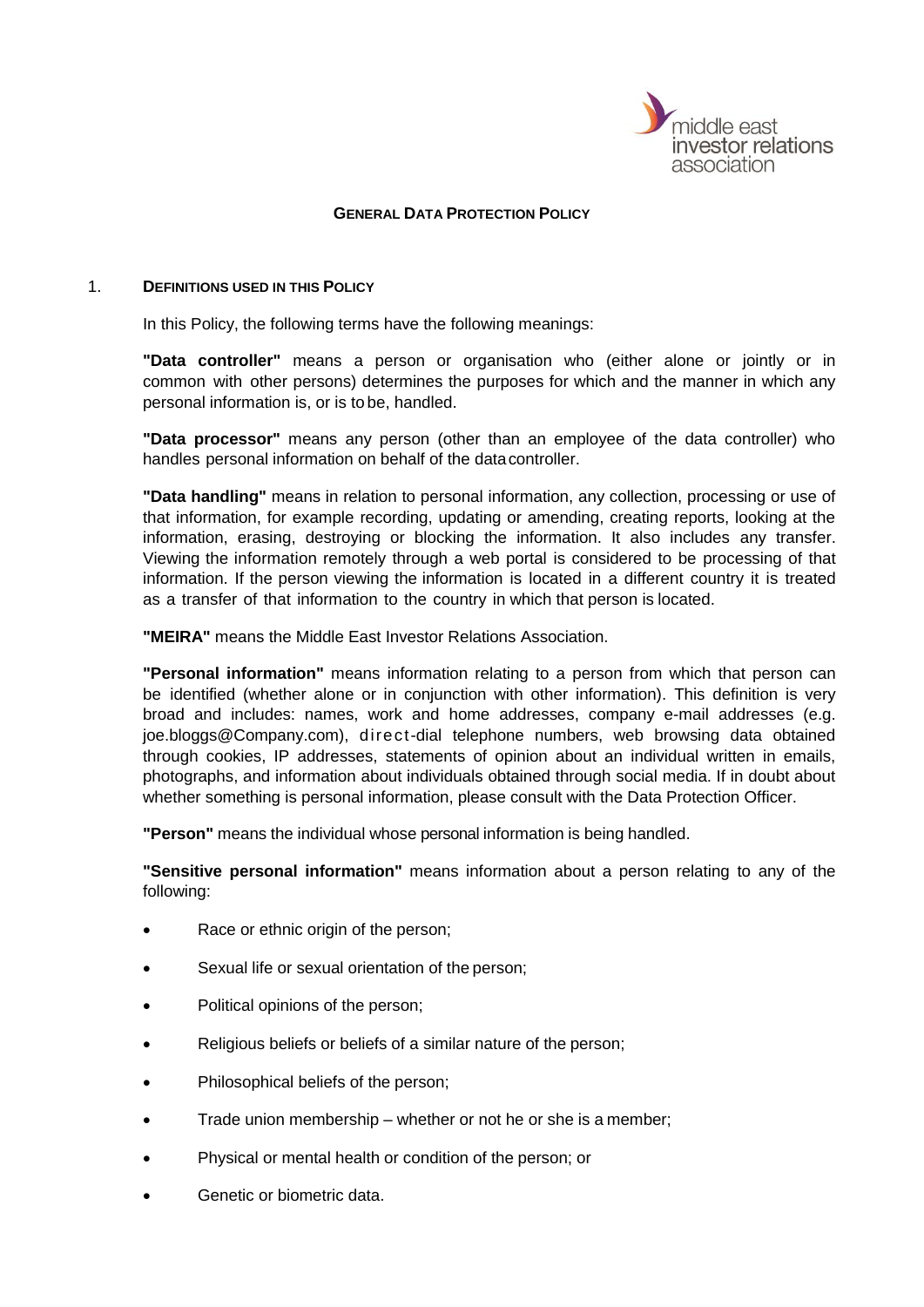

# 2. **DATA PROTECTION BASICS**

We adhere to the General Data Protection Regulation ("**GDPR**"). This sets out six general principles, which require that personal information is:

- processed fairly, lawfully and in a transparent manner ("**lawfulness, fairness and transparency**");
- collected only for specific, explicit and legitimate purposes, and not further handled in a manner which is incompatible with those purposes ("**purpose limitation**");
- adequate, relevant, and limited to those details which are necessary for the purposes for which the data is being handled ("**data minimisation**");
- collected accurately, verified and kept up to date ("**accuracy**");
- deleted or anonymised once it is no longer necessary for the purposes for which it is being handled (see MEIRA's Data Retention Policy for further details) ("**storage limitation**"); and
- stored and used securely, in order to prevent accidental destruction, damage, or loss, or unauthorised or unlawful access, use, or disclosure ("**integrity and confidentiality**").

Further details on how MEIRA ensures compliance with these principles is set out below.

In addition to these broad principles:

- individuals have extensive rights to control how their personal information may be used; and
- MEIRA must be able to demonstrate that it is complying with the law ("**accountability**").

If you believe that the way you handle any personal information in the course of your employment with MEIRA does not meet the standards set out in this policy, you should contact MEIRA's General Manager as soon as possible at info@meira.me. Contact details for MEIRA's General Manager are available on the MEIRA privacy notice and website.

**If you think that there may have been an IT security breach, or that personal information may have been lost, damaged, or accessed without authorisation, it is of paramount importance that you inform MEIRA's General Manager immediately.**

#### 3. **COMPLYING WITH DATA PROTECTION LAWS IN PRACTICE**

MEIRA has put in place measures throughout its business to help achieve compliance with data protection laws.

General measures include:

• ensuring that MEIRA's General Manager monitors and assists with the implementation of data protection compliance. You should ensure all queries in relation to data protection matters are directed to MEIRA's General Manager.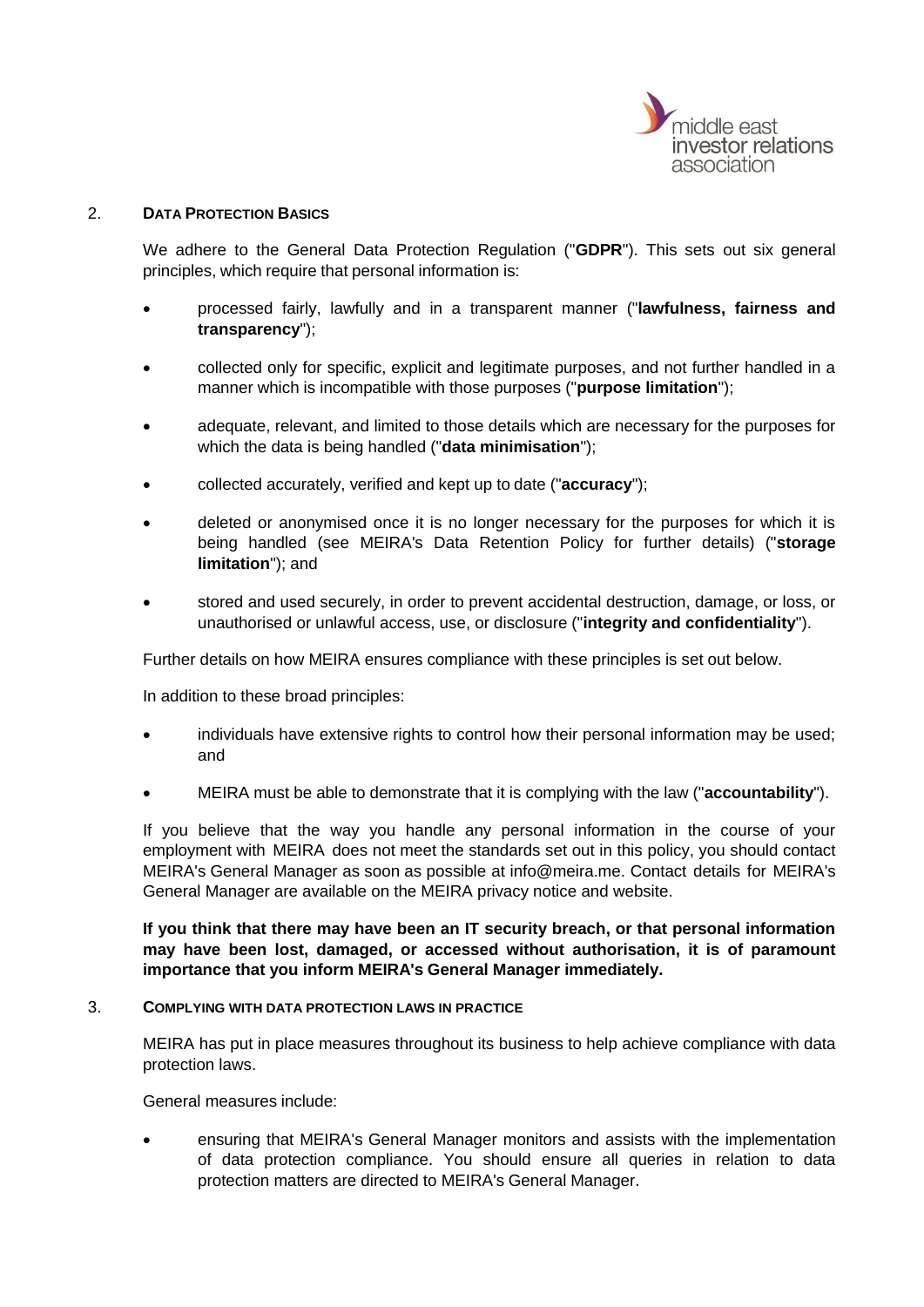

- where relevant, employees will undergo data protection training to ensure they understand the requirements set out under data protection laws and in this Policy. Employees who have not received data protection training but feel that they require such training, should contact MEIRA's General Manager.
- each department within MEIRA will establish physical and electronic storage systems that ensure personal information is held securely, accessed on a business need to know basis, and deleted in accordance with MEIRA's Data Retention Policy.
- MEIRA will conduct regular audits of the systems and processes in place to assess the overall approach to compliance and whether any changes in the way MEIRA handles personal information necessitate such systems and processes being updated.
- New ways of handling personal information which are likely to present high risks are only implemented after a data protection impact assessment has been carried out, in order to ensure that they are lawful and to determine ways of mitigating any risks. If necessary, the relevant data protection authority will also be consulted.

Specific measures are also in place to address each of the six data protection principles referred to above.

# 3.1 **Lawfulness, fairness and transparency**

This principle encompasses several elements.

# (a) **Transparency and fairness**

MEIRA is required to obtain personal information fairly and not to mislead or deceive persons as to how their personal information will be used.

In particular, individuals must be provided with all of the following whenever their personal information is handled by MEIRA (unless they already have it, for example through MEIRA's website privacy policy):

- the **identity** and **contact details** of the **MEIRA entity** who will be holding their personal information;
- the **contact details** of the person responsible at MEIRA for data protection;
- the purpose or **purposes** of any data handling;
- the **legal ground** on which the data handling is based (see further section [3.1\(b\)](#page-4-0) below);
- if the data handling is based on the person's consent, the fact that the person has the **right to withdraw their consent** at any time;
- if the data handling is based on a legitimate interest, **what that legitimate interest is**;
- the **recipients or categories of recipients** that MEIRA shares personal information with;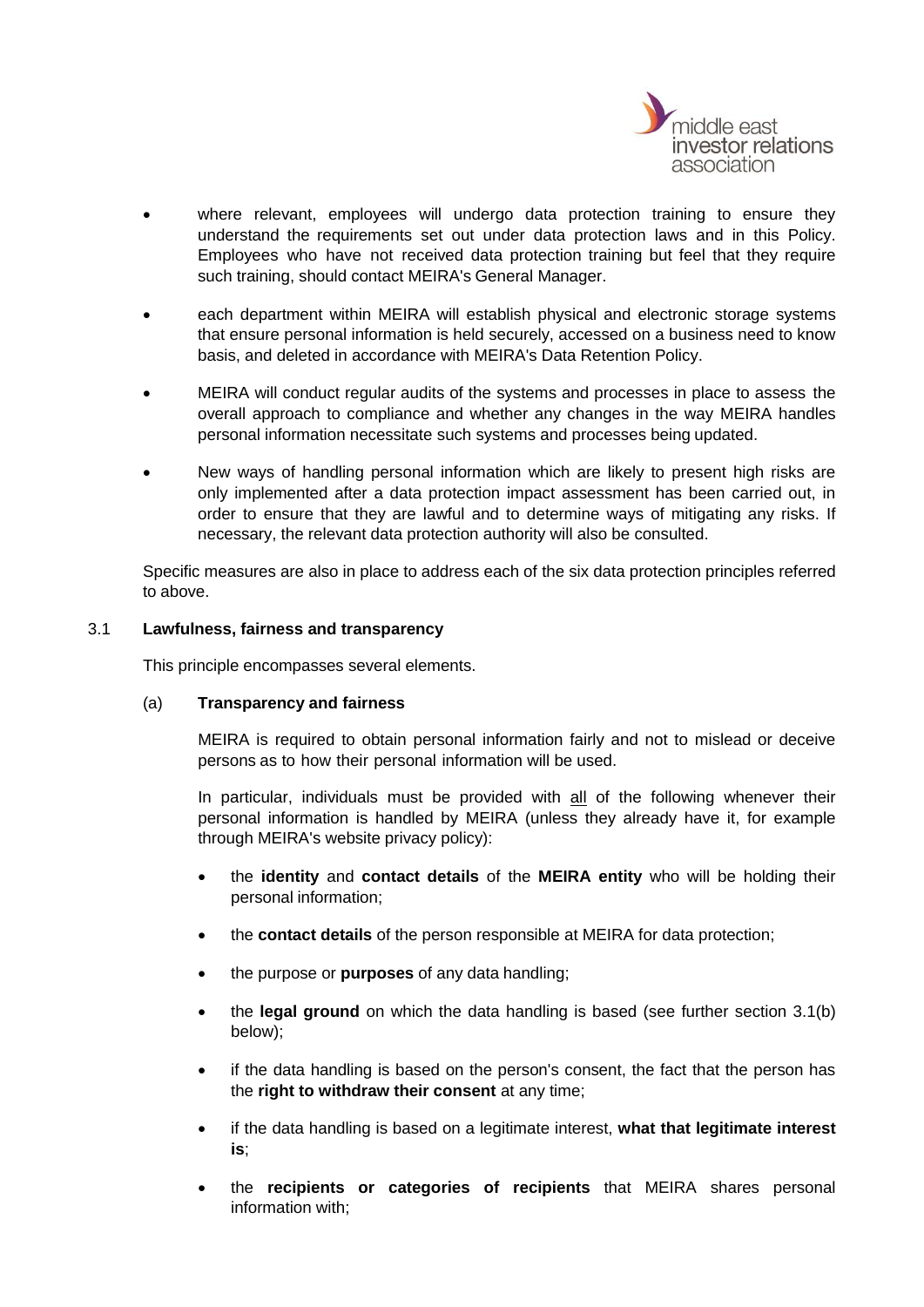

- if applicable, the fact that personal information will be **transferred outside of the EEA**; whether the destination country has been deemed to adequately protect personal information by the European Commission; and if applicable the means that have been used to protect the personal information in the destination country (for example Model Clauses) and how the individual can obtain a copy of them;
- The **time period** for which the personal information will be kept, or if that is impossible to definitively state, the criteria which will be used to determine that time period;
- the fact that the person has **rights to access, rectify, erase, restrict and object** to the handling of their personal information which is held by MEIRA;
- the fact that the person may **complain to a data protection authority** about how their personal information is handled;
- whether the person's personal information will be **used to make automatic decisions about them** which affect them legally or similarly, and if so meaningful information about the logic involved and the significance and envisaged consequences for the person;
- Whether the person's sensitive personal data will be used to make automatic decisions about them, and if so meaningful information about the logic involved and the significance and envisaged consequences for the person;
- where personal information is collected directly from the person, **whether responses** to requests for personal information are **voluntary or obligatory**, and the **consequences of refusing** to provide obligatory responses to requests for personal information; and
- where personal information is not collected directly from the person, the **source** of the personal information (or, if this is not possible, at least general information about the sources).

Where personal information is collected directly from the person, this information must be provided **at the time of collection**.

Where it is collected from other sources, this information must be provided **as soon as possible** and at the latest:

- **one month** after MEIRA receives the personal information;
- at the time of **first communication** with the person; or
- at the time MEIRA **gives the personal information to anyone** else.

In order to ensure that these obligations are being met, MEIRA requires all employees to comply with the procedures in place across MEIRA to ensure personal information is fairly obtained, including, where necessary, making use of privacy notices to inform employees, clients, contractors, consultants, candidates, supporters, volunteers and other individuals how their personal information is handled.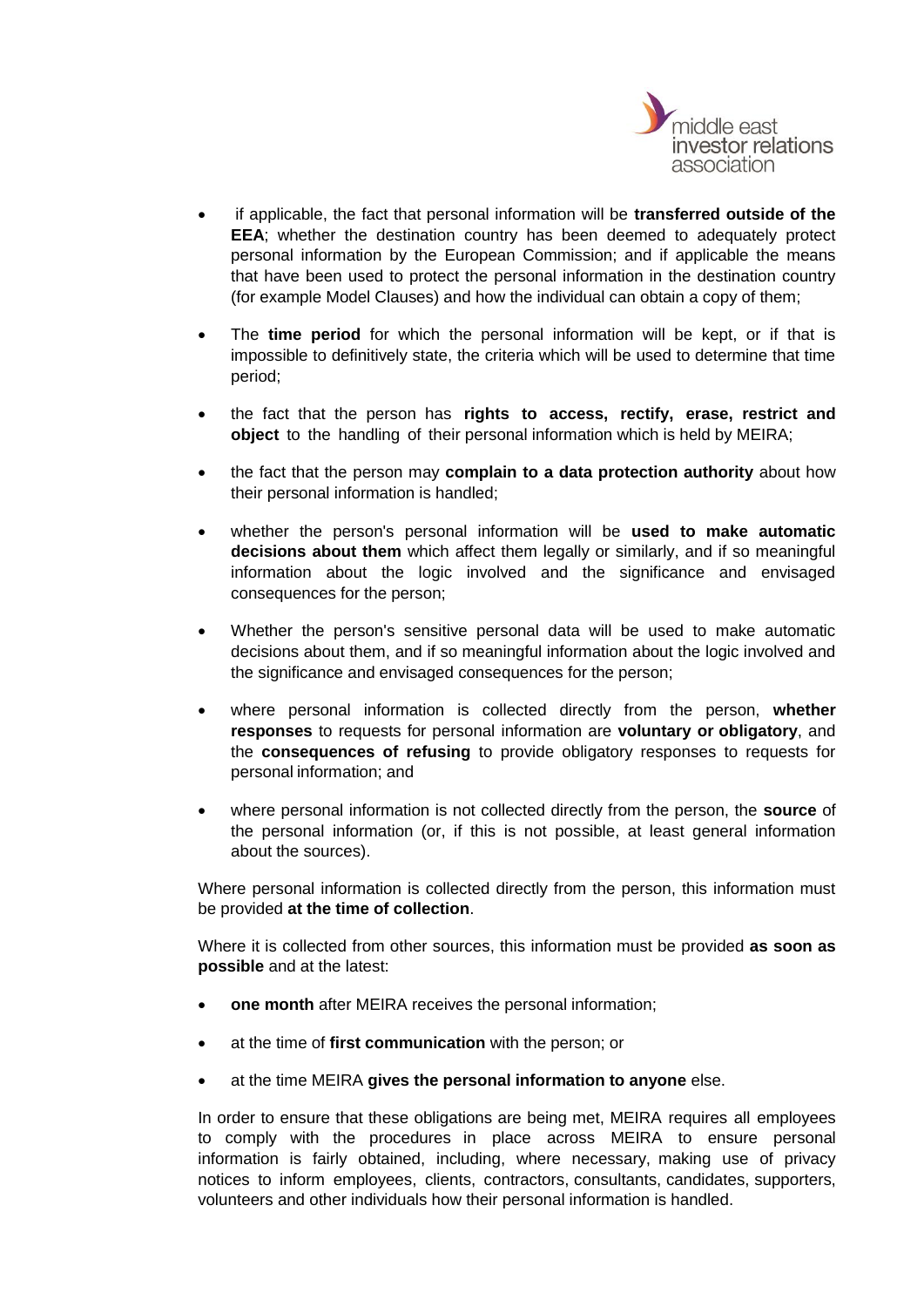

Sometimes it will be sufficient simply to make this information generally available (for example on MEIRA's website privacy policy). However, **the right to object to direct marketing, and the right to object to processing based on legitimate interest or public interest, must always be explicitly drawn to the person's attention.**

Sometimes it will also be necessary to draw individuals' attention to other information as well. If you are in any doubt as to whether a person has been adequately informed about how their personal information will be used, consider the following question: would they be surprised if you informed them of the particular purpose or purposes in question? If yes, MEIRA should bring that person's attention to the particular purpose, even if this is by a simple e-mail or letter.

If you believe that a particular privacy notice does not set out the full extent of data handling undertaken by MEIRA, please contact MEIRA's General Manager.

# <span id="page-4-0"></span>(b) **Legal ground for handling personal information**

Data protection laws set out certain conditions, at least one of which must be met by MEIRA, in order for personal information to be regarded as fairly and lawfully handled. As noted above, MEIRA has to inform individuals which of these legal grounds the handling of their personal information is based on.

Personal information cannot be handled by MEIRA unless:

- the person who is the subject of the information has given his/her **consent** for their data to be handled for one or more specific purposes (although note that there are very strict standards for what counts as consent – please see further section [3.1\(e\)](#page-5-0) below);
- the handling is **necessary for the performance of a contract** with the person who is the subject of the information, or for the entering into or terminating of a contract with that person;
- the handling is necessary for **compliance with any legal obligation** arising under European Union or European Member State law;
- the handling is necessary to protect the **vital interests** of the person or a third party (note that this condition is only rarely applicable, usually in medical emergencies);
- the handling is necessary for the performance of a task carried out **in the public interest**; or
- the handling is necessary for **legitimate interests** pursued by MEIRA or a third party, except where those interests are overridden by the rights or legitimate interests of the person to which the personal information relates (this is particularly likely when the person is a child).

If you are in any doubt as to whether one of the above conditions has been satisfied, please contact MEIRA's General Manager.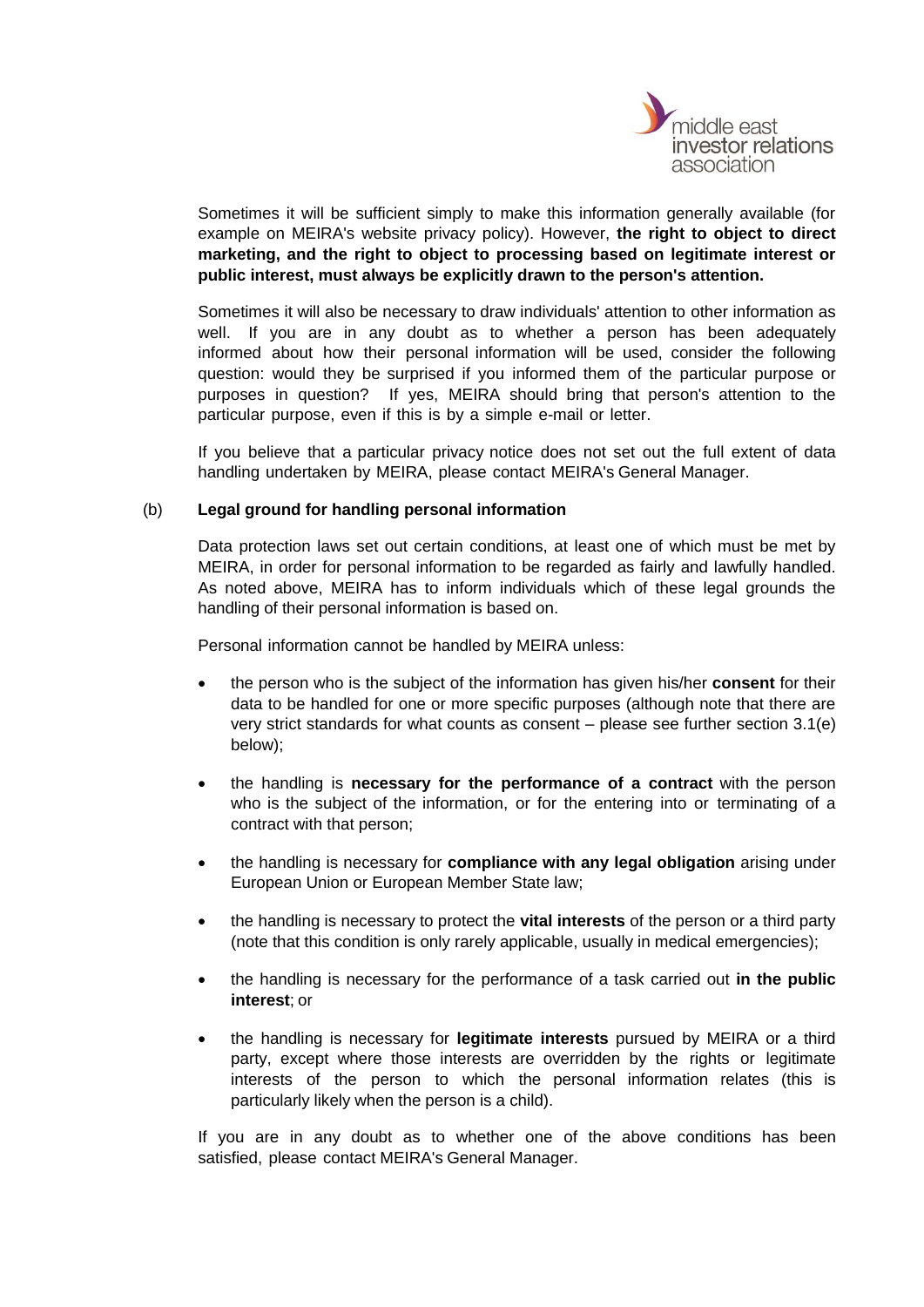

# (c) **Legal ground for handling sensitive personal information**

The collection of sensitive personal information is treated more strictly under data protection laws. Where you are required to handle any sensitive personal information, you should be aware that in addition to compliance with one of the basic conditions specified above, one of the additional conditions set out below must also be met:

- the person has given his/her **explicit consent** for the data to be handled for one or more specific purposes; or
- in relation to employee personal information, the handling is necessary to enable MEIRA to exercise its **rights or obligations in connection with employment** (for example, processing health data for statutory sick pay purposes); or
- the handling is necessary to protect the **vital interest** and/or life of the person (e.g. in life and death situations); or
- the personal information has been **manifestly made public** as a result of steps deliberately taken by the person;or
- the handling is necessary for the purposes of **establishing, exercising or defending legal claims**; or
- the handling is necessary for reasons of **substantial public interest** based on European Union or Member State law or in the area of public health; or
- the handling is necessary for **medical purposes** and is undertaken by a health professional (or equivalent); or
- for archiving purposes in the public interest, for scientific and historical research purposes, or for statistical purposes (if authorised under local laws).

If you are in any doubt as to whether one of the above conditions has been satisfied, please contact MEIRA's General Manager.

# (d) **Legal ground for processing records of criminal convictions or offences**

Records of criminal convictions or offences cannot legally be handled by MEIRA unless specifically authorised by European Union or local laws. If you are in any doubt about this, please contact MEIRA's General Manager.

# <span id="page-5-0"></span>(e) **Consent**

As explained above, consent is one legal ground on which personal information can be handled. However, European data protection laws set out very strict standards for what constitutes consent. In order for consent to be valid:

- it must be **freely given** (eg the person must be free to say no);
- it must be **specific** to particular purposes (eg 'I consent to you using my email to send me job opportunities');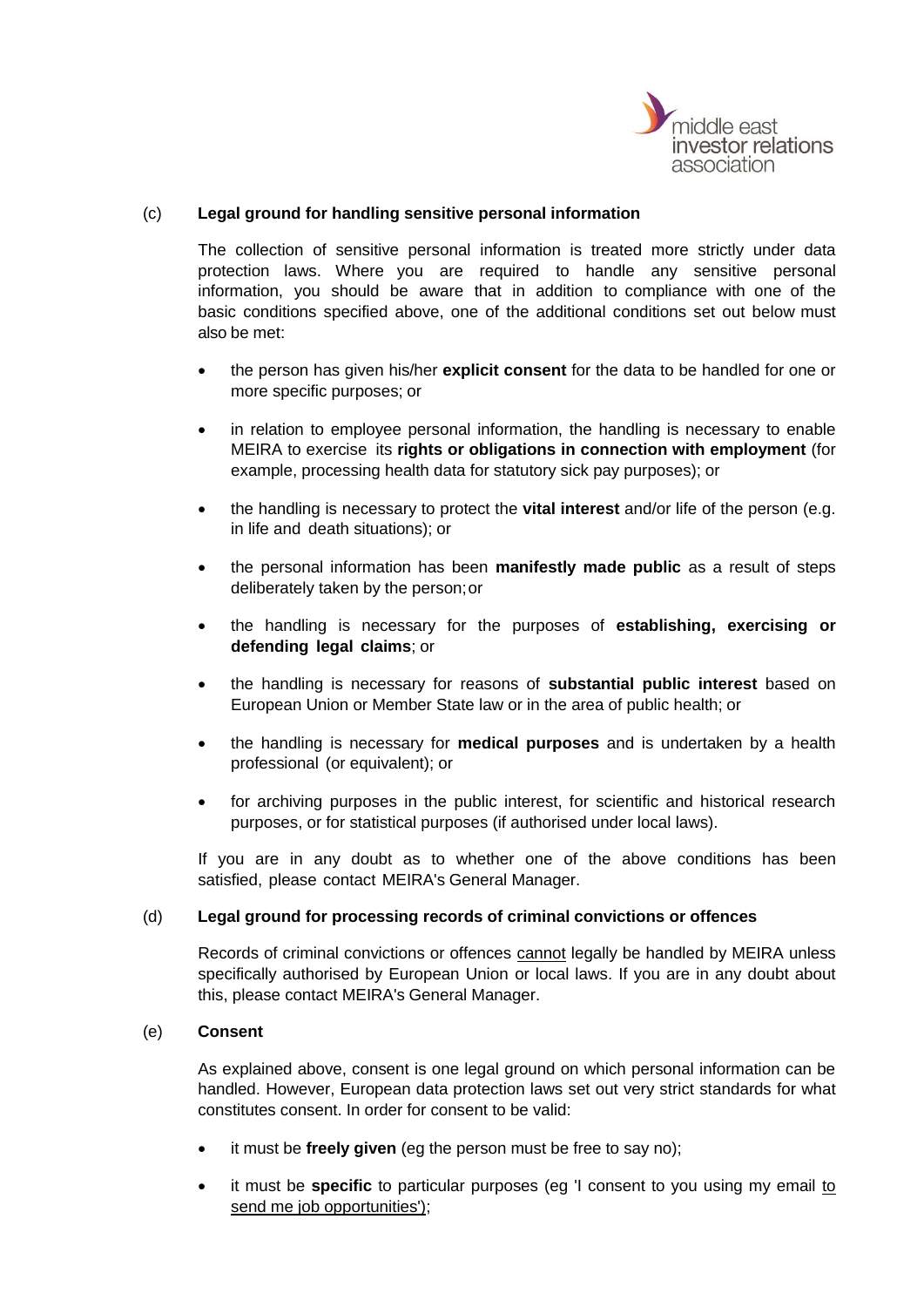

- it must be given through **affirmative action** (so pre-ticked boxes are not sufficient);
- it must be **informed**  so persons must be aware of the implications of what they are consenting to;
- Persons must be informed that they can withdraw consent before they give it, and it must be as easy to withdraw consent as to give it; and
- Persons must be able to consent separately to different processing operations where this is appropriate.

In addition:

- consent will generally be invalid if the person cannot obtain a service unless they give their consent to certain handling of their personal information;
- for children under 16, consent must generally be obtained from the parent or legal guardian; and
- MEIRA must be able to demonstrate that they have obtained valid consent.

If you are relying on consent to handle personal information and you are unsure whether it meets any of these conditions, please contact MEIRA's General Manager.

# 3.2 **Purpose limitation**

Personal information must only be obtained and stored in accordance with the purposes specified in privacy notices, which include:

- Staff Administration (for example payroll, provision of benefits, performance reviews, training);
- Advertising, Marketing & Public Relations (for example, keeping clients and candidates informed about MEIRA's services); and
- Accounts & Records (for example staff planning and resource allocation across MEIRA, and keeping records of dealings with clients);

If you become aware of any additional purposes which you believe may not fall within the terms of a privacy notice, you should report such additional purposes to MEIRA's General Manager.

# 3.3 **Data minimisation**

The personal information handled by MEIRA must be adequate, relevant and not excessive for MEIRA's legitimate business purposes. Methods of collecting personal informationmust:

• be **specific to the particular purpose** for which MEIRA is collecting the information in question. For example, if MEIRA asks candidates it has successfully placed to fill out a feedback form to better understand how it can improve its services, the form should not ask for information which is irrelevant for this purpose, eg details of the individual's new colleagues.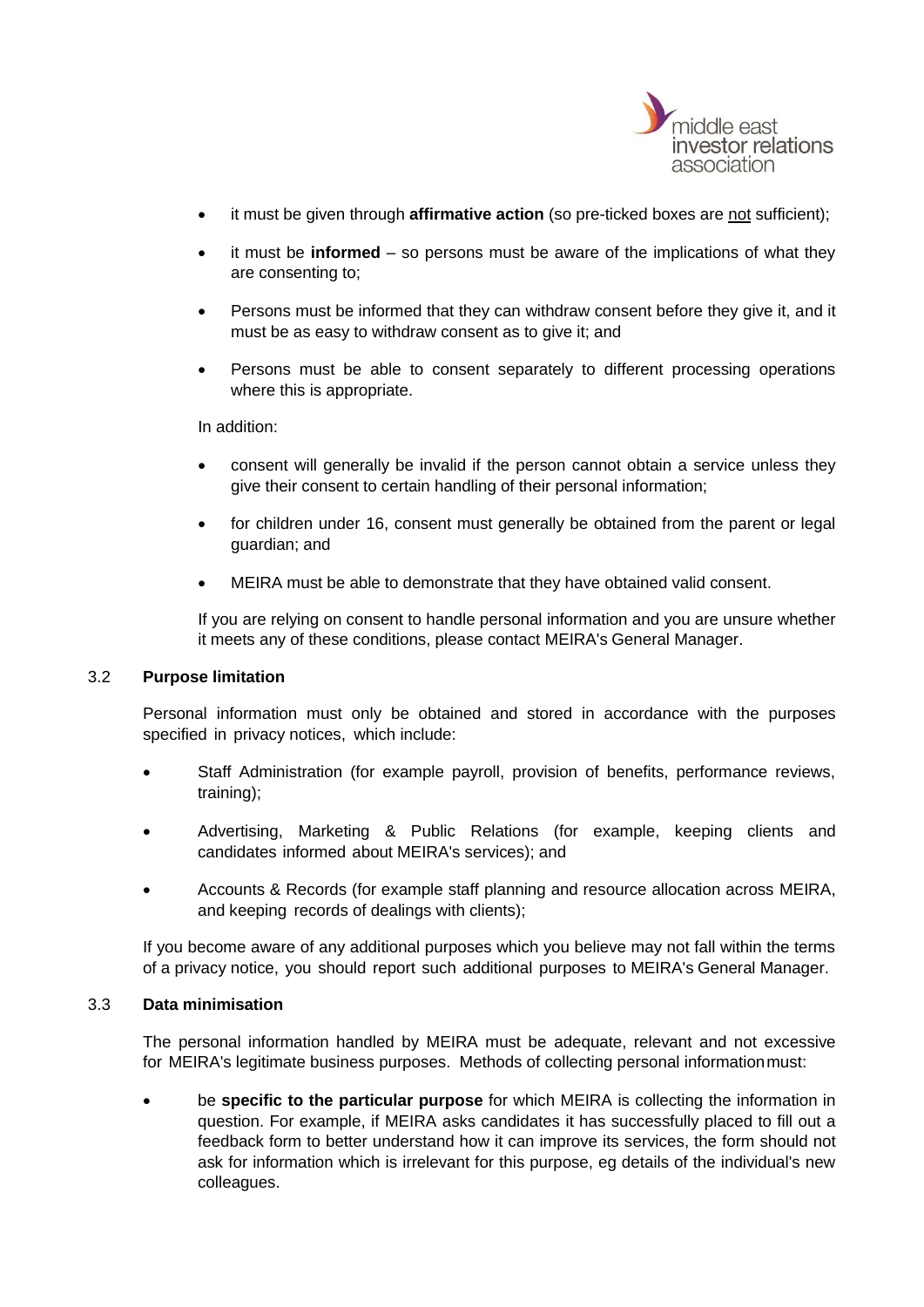

• **not collect personal information that is simply "nice to have"**, which is otherwise not necessary for the purpose for which the person has provided their details, or which is to be used for another purpose (eg marketing) about which the person has not been informed and/or has not consented (if consent is required). For example, it would not be appropriate to keep details of a candidate's ethnicity on file (unless required for diversity monitoring), because MEIRA does not need this information in order to carry out its business operations.

Personal information should also not be held for longer than is necessary for the purposes for which it is used. See 'storage limitation' at section [3.5](#page-7-0) below for further information on this.

# 3.4 **Accuracy**

You should comply with all procedures put in place by MEIRA to make sure that the personal information it handles is kept accurate and up to date.

If you become aware that personal information handled by MEIRA about its employees, clients, contractors, consultants, candidates, supporters, volunteers and any other individuals is inaccurate or out of date, please update or remove the relevant personal information if possible. Personal information relating to employees is managed centrally by MEIRA and any request to update or remove such personal information should be directed accordingly. MEIRA maintains systems and processes which allow consultants to directly update or remove personal information concerning clients and candidates.

MEIRA's General Manager should also be informed, because MEIRA may need to tell others to whom it has given the personal information about the inaccuracy.

# <span id="page-7-0"></span>3.5 **Storage limitation**

MEIRA has data retention policies in place setting out the periods for which personal information should be retained across MEIRA. These policies are available from MEIRA's General Manager.

MEIRA must not keep personal information for longer than is necessary having regard to the purposes for which it is being handled. Personal information will generally be held only for as long as is necessary:

- to fulfil a justified business reason;
- to defend potential legal proceedings brought against MEIRA; or
- to comply with law or any requirement of a governmental or regulatory body.

# 3.6 **Integrity and confidentiality**

Information security is an important part of MEIRA discharging its obligations under data protection laws. You must comply with all measures taken by MEIRA to protect against unauthorised or unlawful use of and accidental loss, destruction, or damage to personal information handled byMEIRA.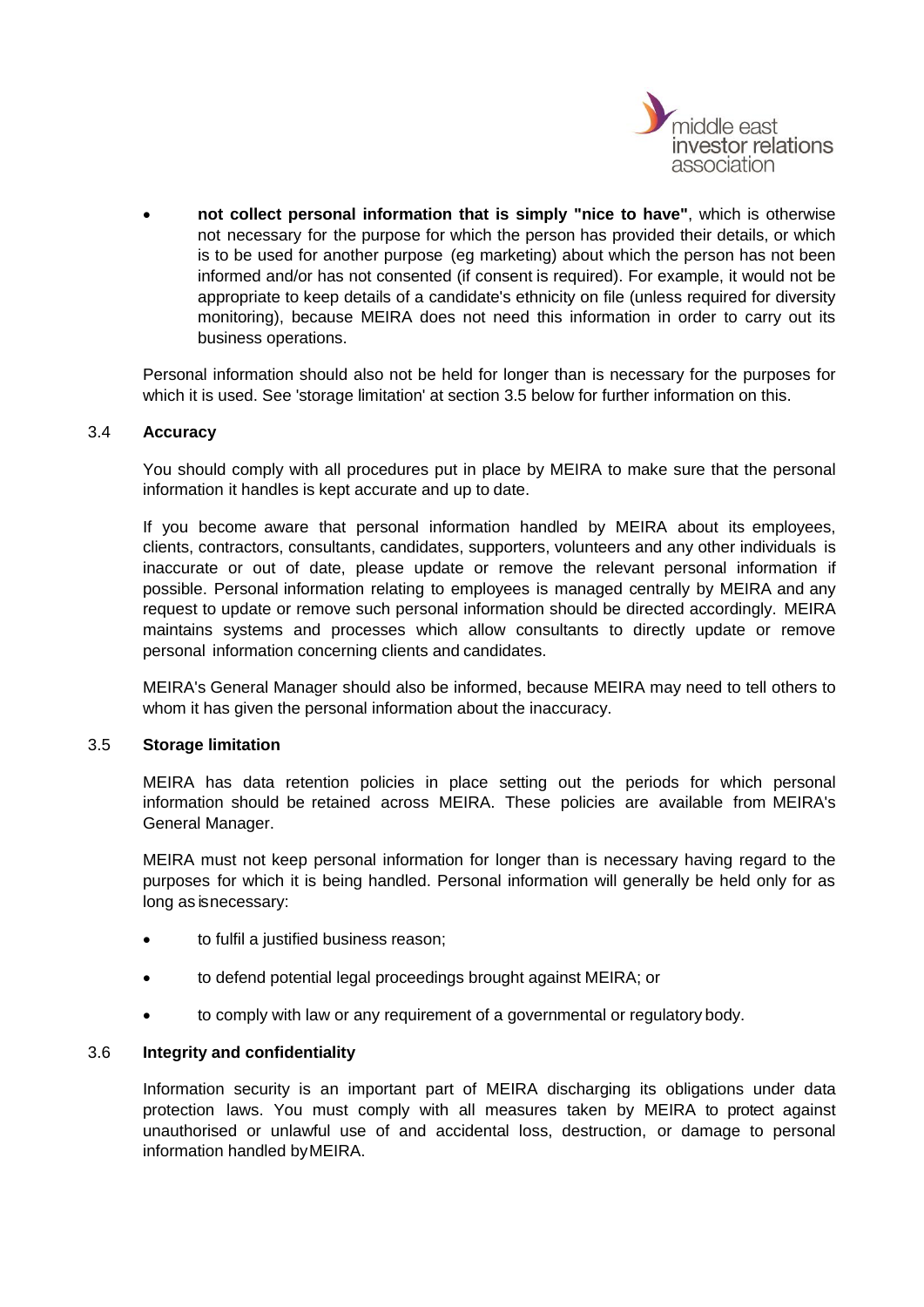

In particular you must comply with all computer use, IT, e-mail, internet, security and any other organisational policies applicable to MEIRA. Up to date copies of these policies can be requested from MEIRA's General Manager.

If you think that there may have been an IT security breach, MEIRA may have a legal obligation to inform the authorities within 72 hours of you becoming aware of it. Therefore, it is of paramount importance that you inform MEIRA's General Manager immediately.

See also section [5](#page-9-0) below regarding sharing information with third parties.

#### 4. **DATA PROTECTION RIGHTS**

You should be aware that every person has rights under data protection laws with respect to the handling of their personal information by MEIRA. In order to assist MEIRA to provide and comply with these rights, you are required to promptly inform MEIRA's General Manager when:

- any request is made by a person for information about, or for a copy of the personal information being handled by MEIRA relating to them (see section [4.1](#page-8-0) below for further information on personal information requests);
- any request is made by a person that MEIRA refrain from handling their personal information (ie if they 'object' to their personal information being handled or request that it is 'erased', 'deleted', or 'restricted') or if they ask that their personal information is updated or corrected (see further section [4.2](#page-9-1) below on the 'right to be forgotten'); or
- any request is made by a person that MEIRA refrain from sending them marketing material.

#### <span id="page-8-0"></span>4.1 **Requests to access personal information**

A request to access personal information must be passed immediately to MEIRA's General Manager.

No requests to access personal information should be handled without the involvement of MEIRA's General Manager.

Requests to access personal information must usually be complied with within 30 days, starting from the date of receipt of the request, and it may take some time to gather all of the relevant information. Therefore it is very important that you pass these requests to MEIRA's General Manager as soon as you receive them.

Certain information is exempt from the personal information access regime, and can therefore be excluded from the copy given to the person. For example, information can sometimes be withheld if complying with the request would result in disclosing the identity of third parties, or if the personal information in question concerns references provided confidentially. These exemptions are, in practice, very narrow, and care and legal advice should be taken before relying upon them. Please contact MEIRA's General Manager for further advice and assistance.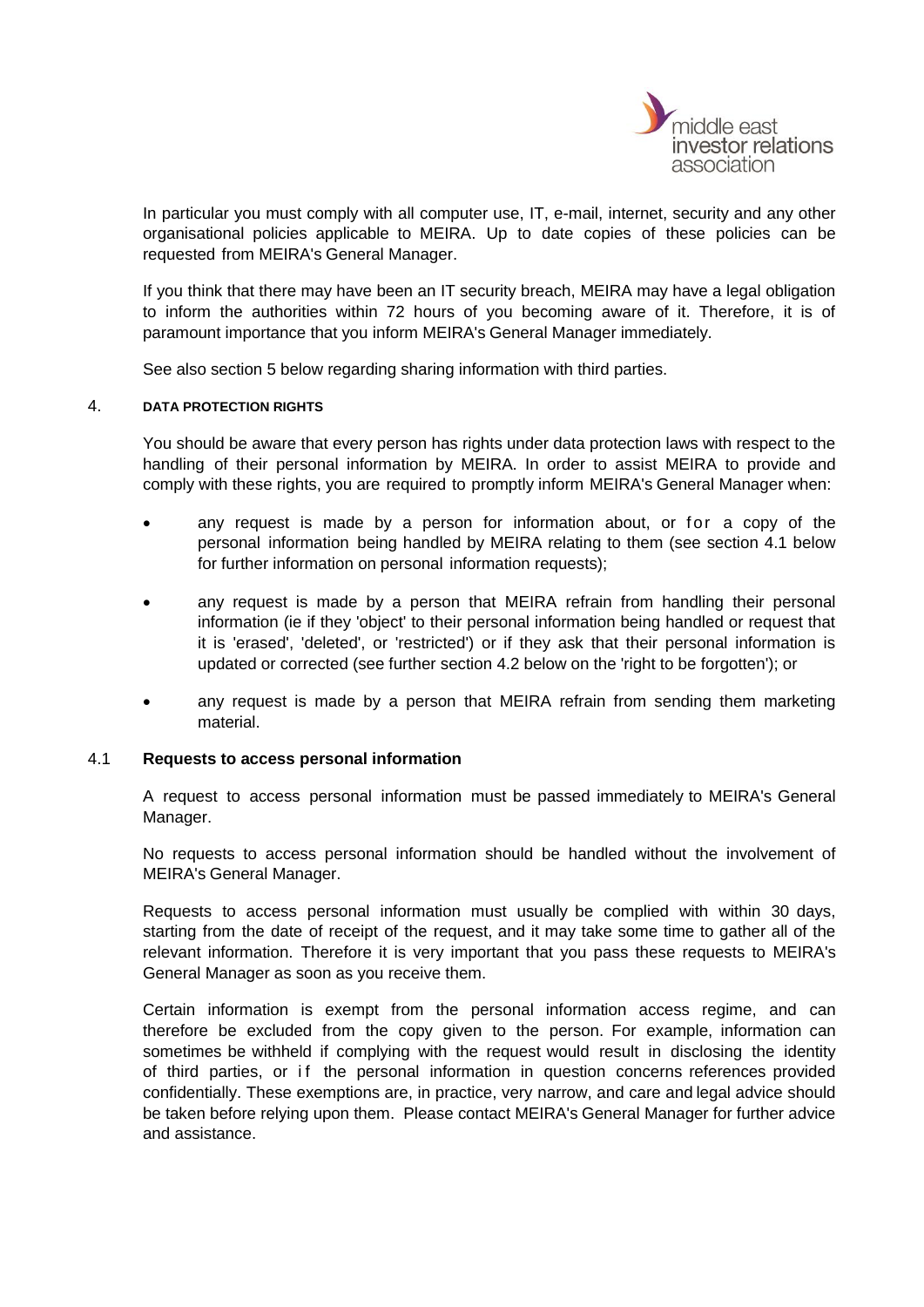

# <span id="page-9-1"></span>4.2 **The right to be forgotten**

Persons have the right to request that their personal information is deleted or removed. This right is not open-ended and will only apply in certain situations, eg where MEIRA is handling the personal information on the basis of consent, and the individual then withdraws their consent. It can broadly be seen as a natural consequence of the principles of data minimisation and storage limitation outlined above.

The precise legal requirements around when data must be deleted are complex. In addition, MEIRA may have to tell anyone it has disclosed the personal information to about the request. Therefore, you should always refer requests for personal information to be erased to MEIRA's General Manager.

#### <span id="page-9-0"></span>5. **SHARING PERSONAL INFORMATION WITH THIRD PARTIES**

Data protection laws impose restrictions on when and how personal information may be given to third parties. In summary:

- personal information should only be given to third parties who have committed to only use it for the purposes set out in MEIRA's notifications;
- personal information should only be given to recipients who are set out in MEIRA's notifications, or to third parties that have signed contracts with MEIRA preventing them from using the personal information other than as instructed by MEIRA; and
- MEIRA must have a legal basis to share the personal information (see section [3.1\(b\)](#page-4-0) above).

# 6. **RECORD KEEPING**

MEIRA is under an obligation to maintain records of the ways in which it handles personal information.

Therefore, whenever the way in which you handle personal information changes, you must let MEIRA's General Manager know.

# 7. **DATA PROTECTION IMPACT ASSESSMENTS**

Before MEIRA handles personal information in any new way which is likely to present significant risks to the individuals concerned, the law obliges us to carry out a data protection impact assessment. A data protection impact assessment is an exercise carried out by MEIRA's General Manager in order to check that the new way of handling the personal information is lawful, and to determine any changes that are needed in order to mitigate the risks for the individuals concerned.

Examples of when a data protection impact assessment is likely to be required are:

- before MEIRA deploys any new software which automatically scans candidates' CVs and then automatically pre-selects candidates for job vacancies on that basis;
- before handling large volumes of sensitive personal information in a new way; or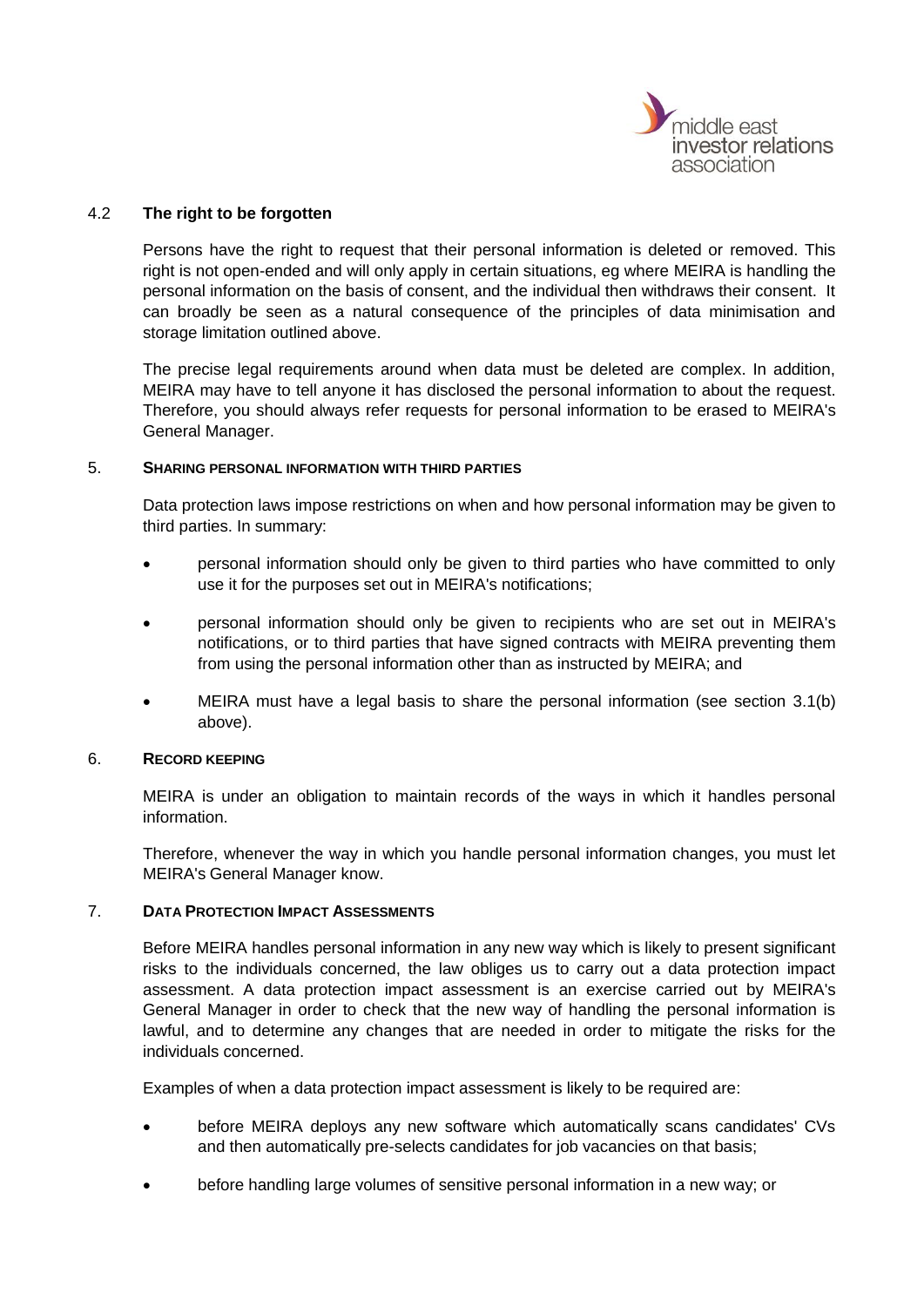

• before engaging in any systematic monitoring of candidates' online and social media presence.

This list is illustrative only, although we will add to it as we receive further guidance from data protection regulators. You must always consider whether a new way of handling personal information could present risks to the persons involved. If so, please contact MEIRA's General Manager before proceeding to handle the personal information in the new manner.

#### 8. **MARKETING**

Employees should take careful note of the specific requirements concerning direct marketing, in particular by telephone, e-mail, SMS and similar methods. In some countries, individuals must positively consent (or 'opt in') to being sent marketing. In such countries, no marketing material should be sent to any candidate, client or other person unless you have a clear, up to date record of their relevant consent (for example, if the person has affirmatively ticked a box in a registration form, which explains the particular type of marketing activity).

In other countries, positive consent is not required, but individuals must be given the opportunity to object to (or 'opt out' of) receiving marketing. In these countries, no marketing material should be sent to any candidate, client or other person:

- unless they have been presented with a clear opportunity to opt out of receiving such material each time an e-mail is sent or a telephone call is made; and/or
- if that person has opted out of receiving such material, whether through ticking an opt-out box or by some other means, for example by a separate telephone call or letter.

Employees should remember at all times that in relation to marketing sent electronically (e.g. by e-mail), consent is required and the recipient must be presented with a clear opportunity to opt-out of receiving future marketing in each and every subsequent communication.

If you are in any doubt about the marketing requirements in your country, please contact MEIRA's General Manager.

#### 9. **WHAT HAPPENS IF THERE IS A BREACH OF DATA PROTECTION LAWS?**

Data protection authorities have wide powers to investigate organisations where there is a suspicion of non-compliance with data protection laws. Criminal and civil sanctions are available to the authorities if a breach is substantiated, including significant fines. Investigations by the authorities can often be conducted in the public domain resulting in damage to reputation. Therefore, it is vital that all employees of MEIRA understand the importance of compliance and ensure that they regularly review and comply with this Policy.

MEIRA will regard a failure by you to comply with the contents of this Policy as potential misconduct and may result in disciplinary action, up to and including termination of employment or any other position of engagement with MEIRA. Employees should refer to their contract of employment, the employee handbook and/or other MEIRA policies for details of relevant disciplinary procedures.